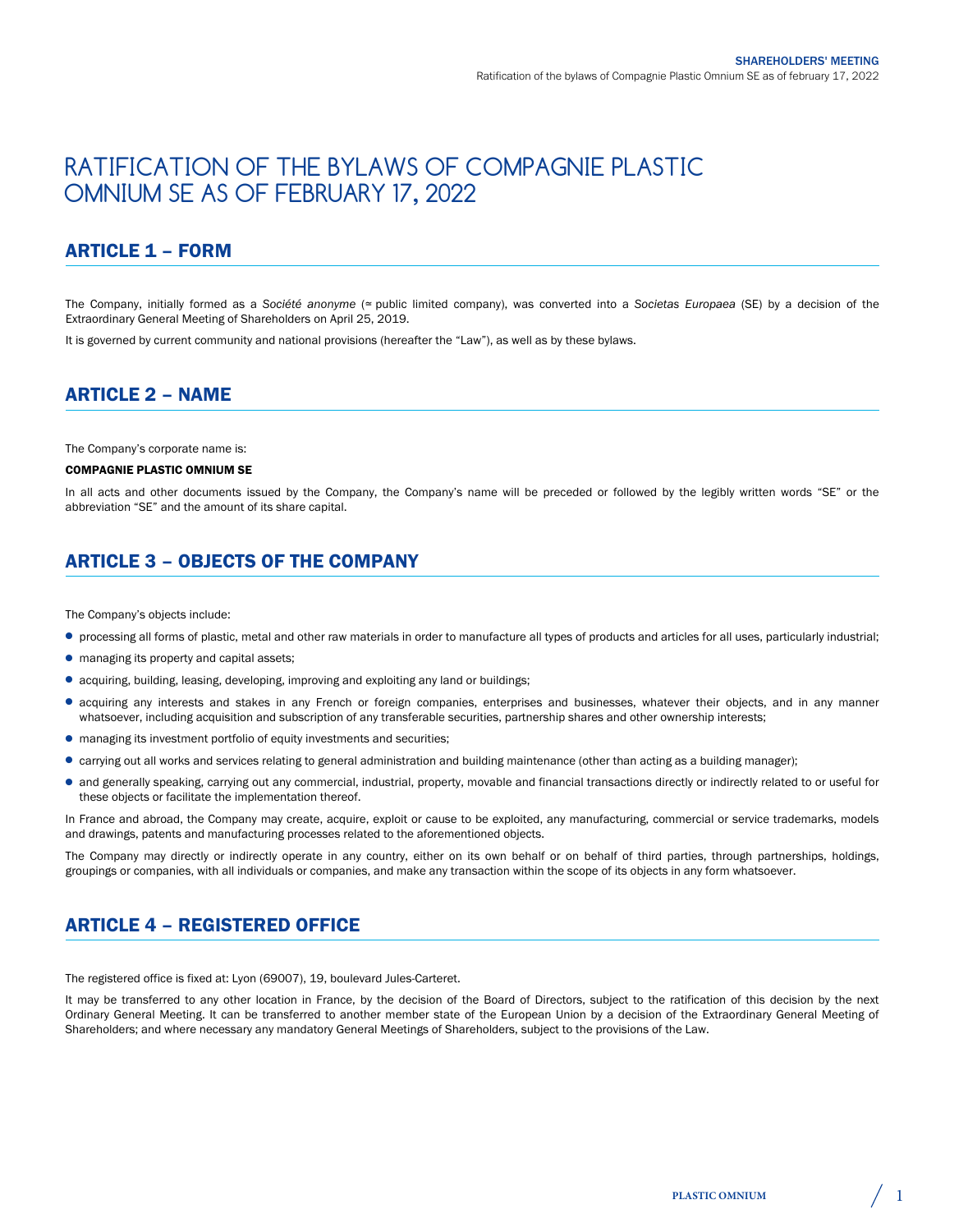# ARTICLE 5 – TERM OF THE COMPANY

The term of the Company, initially set at 99 years from the time of registration at the Trade & Companies Register, was extended by 99 years further to a decision of the Combined General Meeting on April 25, 2013. Accordingly, the Company's term will expire on April 24, 2112, barring early dissolution or extension.

# ARTICLE 6 – SHARE CAPITAL

The share capital is set at €8,827,329.18. It is divided into 147,122,153 shares, each in the same category and with a par value of €0.06 each.

# ARTICLE 7 – FORM OF SHARES

- 1. The shares are in registered or bearer form, as the holder chooses.
- 2. The Company is authorized at any time to ask, under the conditions fixed by law, for information pursuant to the law regarding the identification of owners of bearer securities that grant, immediately or at a future date, voting rights at Shareholders' Meetings as well as the number of securities held by each of them and, where applicable, the restrictions on said securities.

The Company is additionally entitled, as provided for by law, to request the identity of shareholders and the number of shares they each hold when it deems that certain holders whose identity has been disclosed to it hold shares on behalf of third parties.

The Company may ask any legal entity owning more than 2.5% of the share capital or voting rights to reveal the identity of persons directly or indirectly holding more than one third of the share capital of the said legal entity or the voting rights at its General Meetings of Shareholders.

# ARTICLE 8 – RIGHTS ATTACHED TO EACH SHARE

- 1. The rights and obligations attached to shares remain attached to them, regardless of their holder.
- 2. Each share entitles its holder to a share of the Company's assets, profits and liquidation bonus proportional to the number and value of existing shares.
- 3. Whenever a certain number of shares is required to exercise a right, it is up to the owners not having the said number to group together to form the required number of shares.
- 4. Voting rights attached to shares belong to the usufructuary in both Ordinary General Meetings and Extraordinary General Meetings of Shareholders.
- 5. All shares making up the share capital are treated equally with regard to tax liability. Accordingly, all direct or indirect taxes that may be payable for any reason whatsoever in the event of repayment of the capital, either during the lifetime of the Company or on its liquidation, will be apportioned uniformly between all the shares making up the capital, in such a way that the sum allotted to each share is the same for them all, allowance made however for the nominal value of each of them.

# ARTICLE 9 – SALE OF SHARES

Shares can be freely transferred.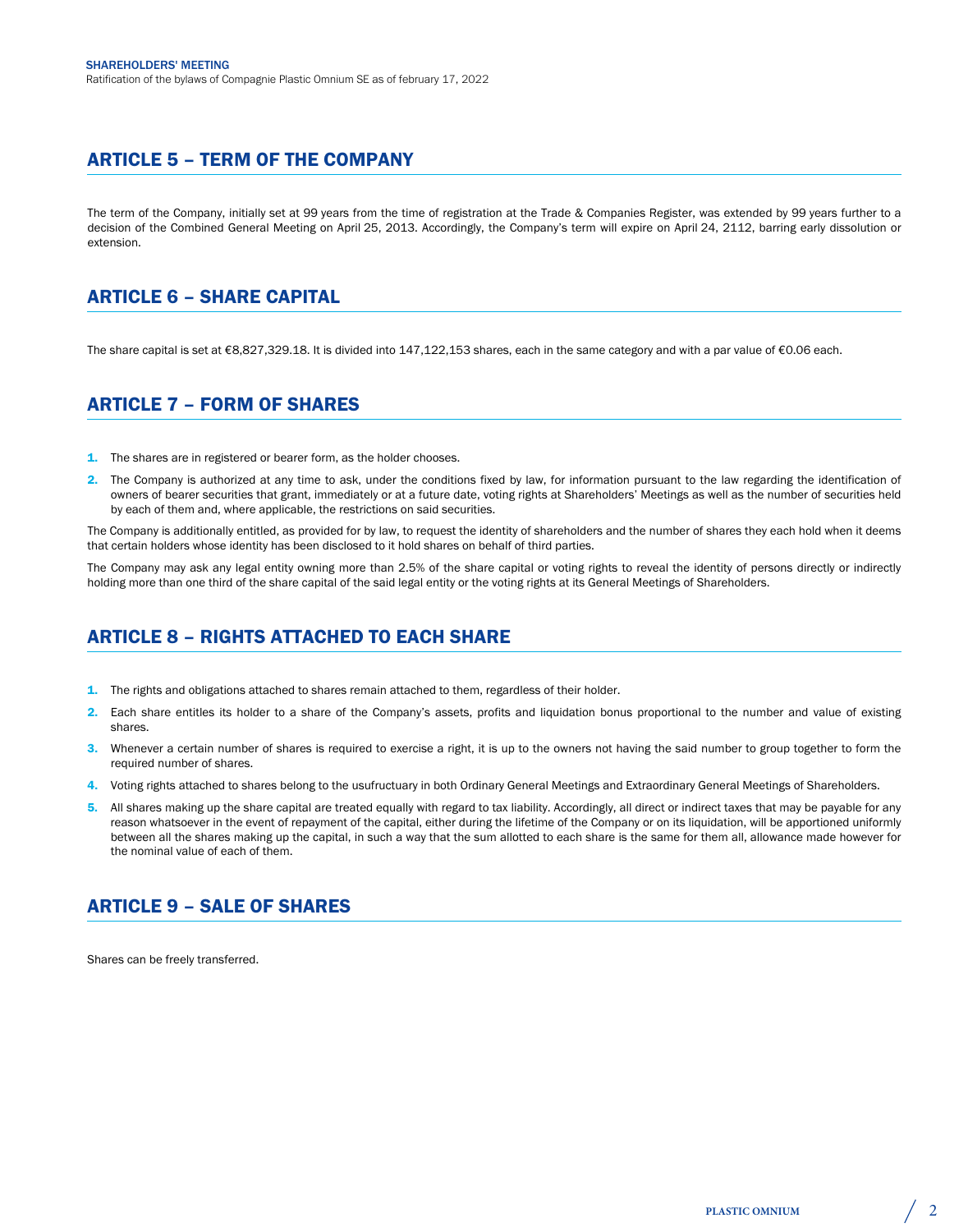# ARTICLE 10 – FULL PAYMENT OF SHARES

- 1. The amount of shares issued in a capital increase shall be payable in cash under the terms and conditions laid down by the Board of Directors.
- 2. Capital calls are announced to subscribers and shareholders fifteen days before each payment date by registered letter addressed to each shareholder or by a notice in a legal announcements newspaper published in the location of the registered office.
- 3. Any delay in the payment of amounts due on the unpaid amount of shares will automatically result in the payment of interest at the rate of 5% *per annum* for each day of delay, from the due date, without the need for any formalities whatsoever, and without prejudice to any personal action the Company may take against the defaulting shareholder and measures for compulsory enforcement provided for by the Law.

#### ARTICLE 11 – ADMINISTRATION

The Company is administered by a Board of Directors which sets the strategies for the Company's business and ensures their implementation in accordance with its corporate interest, taking into account the social and environmental issues of its business activities.

Subject to the powers expressly conferred on Shareholders' Meetings and within the limits of the Company's objects, the Board examines any question in connection with the smooth running of the Company and through its deliberations settles matters concerning it.

Prior authorization of the Board of Directors is required for the following transactions:

- collateral security, sureties and guarantees given by the Company, under the conditions of Article L. 225-35 of the Commercial Code;
- regulated agreements, under the conditions of Article 13 herein.

The Board of Directors carries out the controls and verifications that it deems necessary.

The Board of Directors, appointed in accordance with the Law, is composed of three to eighteen members, natural persons or legal entities. This may be increased under conditions provided by the Law.

During their term of office, all directors must own at least 900 shares. Directors are appointed for three years and are re-eligible.

A director's term of office expires at the end of the Ordinary General Meeting of Shareholders ruling on the accounts of the past year convened in the year in which the term of office of the director in question expires.

The number of directors who are natural persons and permanent representative of legal-entity directors over the age of seventy-five cannot exceed half (rounded up to the nearest integer) the directors in office.

Members of the Board of Directors must not disclose, even after the end of their duties, information in their possession regarding the Company which, if disclosed, would be likely to harm the Company, except where such disclosure is required or accepted by the legal or regulatory provisions in force or is in the public interest.

# ARTICLE 11 *BIS* – DIRECTOR REPRESENTING THE EMPLOYEES

The Board of Directors also includes, pursuant to Article L. 22-10-7 of the French Commercial Code, two directors representing the Group's employees. If the number of directors appointed by the General Meeting of Shareholders, apart from directors representing shareholder employees appointed under Article L. 22-10-5 of the Commercial Code, were to fall to eight or less, the number of directors representing employees would be reduced to one at the end of their term of office.

The term of office of directors representing employees is 3 years.

If the seat of a director representing employees falls vacant for any reason whatsoever, the vacant seat will be filled as provided for by Article L. 225-34 of the French Commercial Code.

Notwithstanding the rule stated in Article 11 "Administration" herein for directors appointed by the General Meeting of Shareholders, directors representing employees are not required to own a minimum number of shares.

Appointment procedures:

Directors representing employees are appointed under the following procedure:

- 1. one of them is appointed by the Group French Works Council;
- 2. the other by the staff representative body of the *Societas Europaea*.

Directors representing employees must meet the conditions of appointment specified by the statutory and regulatory requirements on the subject.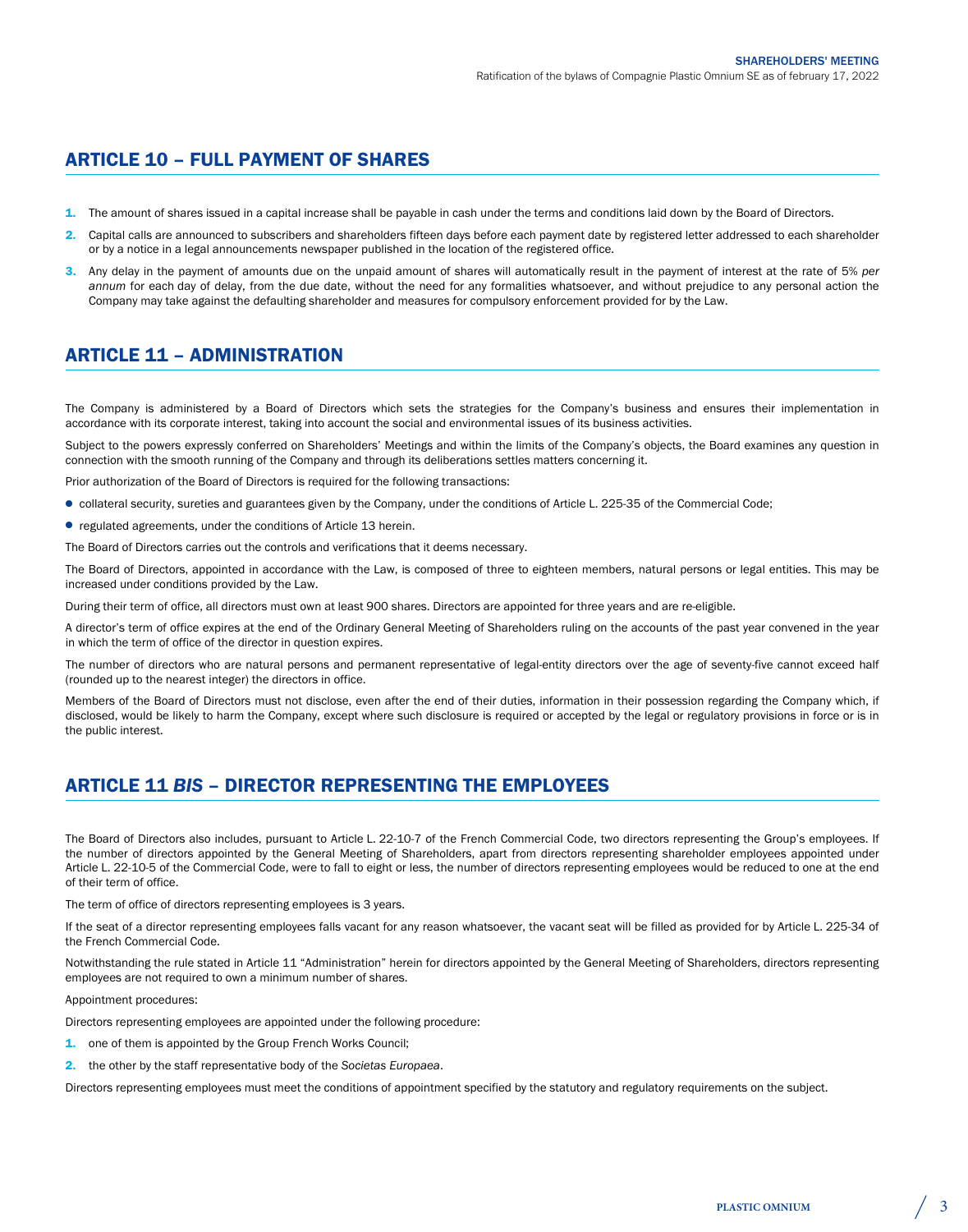# ARTICLE 12 – DELIBERATIONS OF THE BOARD OF DIRECTORS

The directors may convene meetings of the Board of Directors by any means, including verbally. Board meetings can be held wherever the convenor chooses. However, the Board may adopt decisions specified by current regulations by written consultation.

The Board of Directors meets as often as the Company's interests require and at least once every three months.

A director may represent another director at a meeting of the Board of Directors. However, each director may have only one proxy for the same session. Except where the French Commercial Code requires the actual presence or representation of directors, they may participate in Board meetings by any videoconference or telecommunications means, under conditions in compliance with the regulations.

The Board of Directors may only validly deliberate if at least half of its members are present or represented. Decisions are made by majority vote of the members in attendance or represented. In the event of a tied vote, the Chairman has a casting vote.

The minutes are drawn up and copies or extracts of the deliberations are issued and certified as required by law.

The Board can appoint committees and fix their composition and remit. The members of these committees are tasked with examining the questions submitted to them for an opinion by the Chairperson or the Board.

#### ARTICLE 13 – RELATED-PARTY AGREEMENTS

Pursuant to Article L. 229-7 subsection 6 of the French Commercial Code, the provisions of Articles L. 225-35, L. 225-38 and L. 22-10-12 to L. 22-10-13 of the Commercial Code apply to agreements entered into by the Company.

#### ARTICLE 14 – CHAIRMAN AND CHIEF EXECUTIVE OFFICERS

The Board of Directors shall elect one of its members as Chairman.

The Chairman organizes and directs the work of the Board of Directors and reports on said work to the General Meeting of Shareholders. He sees to the smooth running of the Company's bodies and more particularly ensures that the directors are in a position to carry out their duties.

Either the Chairman of the Board of Directors or another natural person appointed by the Board of Directors as Chief Executive Officer is responsible for running the Company.

The Board of Directors chooses in a free and majority vote one of the two modes of supervision and can at any moment by a majority vote modify its choice.

The Board of Directors may, in accordance with the Law, appoint one or more natural persons as Managing Director to assist either the Chairman, if he assumes the office of Chief Executive Officer, or the Chief Executive Officer. There can be no more than five Managing Directors.

The powers of the Chairman of the Board of Directors, if he is responsible for running the Company, and those of the Chief Executive Officer are set out by law. His powers may be limited by the Board of Directors in accordance with the Company's decision-making structures.

The Board of Directors determines, in accordance with the Law, the extent and duration of the powers conferred on the Managing Directors. Managing Directors have the same powers as the Chief Executive Officer with regard to third parties.

The age limit for the position of Chairman of the Board of Directors shall be eighty years.

The age limit for the positions of Chief Executive Officer and Managing Director shall be seventy-five years.

# ARTICLE 15 – DIRECTORS' COMPENSATION

The Board of Directors freely distributes among its members the compensation that may be allocated to them by the General Meeting of Shareholders. A higher proportion than that awarded to other directors may be awarded to directors who are members of the committees provided for in Article 12. The Board of Directors can award directors exceptional remunerations in the cases and under the conditions laid down by law.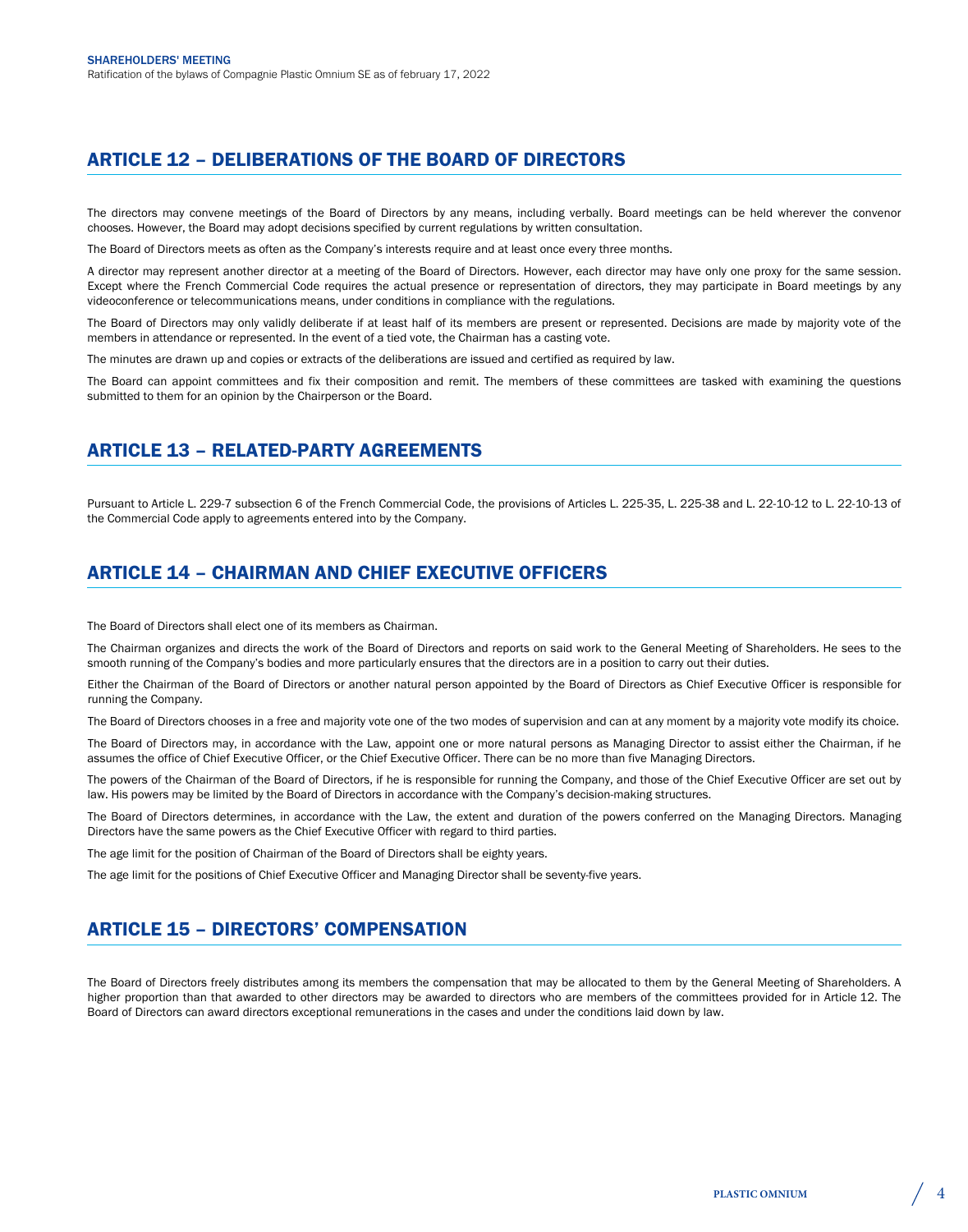# ARTICLE 16 – STATUTORY AUDITORS

The Ordinary General Meeting appoints one or more Principal Statutory Auditors to the duties determined by the Law. He or they are engaged for six fiscal years, in compliance with the conditions of eligibility laid down by law. They are re-eligible.

The appointed Statutory Auditors may be natural persons or legal entities. They must be registered with the French Association of Chartered Accountants.

The Ordinary General Meeting may appoint, under the same conditions and for the same term, one or more Alternate Auditors. The Alternate Auditor will replace the Statutory Auditor in the event of refusal, unavailability, resignation or death. This appointment is required if the principal Statutory Auditor is a natural person or a single-owner company in accordance with the Law.

# ARTICLE 17 – NON-VOTING BOARD MEMBERS

The Board of Directors may appoint one or more non-voting board members, either natural persons or legal entities, who may or may not be chosen from among the shareholders and whose number shall in no event exceed three.

They are appointed for a term of three years ending at the end of the Ordinary General Meeting ruling on the accounts of the last fiscal year and convened in the year in which their term expires.

The non-voting board members shall be called to the meetings of the Board of Directors and take part in its deliberations on a consultative basis, and their absence shall not affect the validity of the deliberations.

The Board of Directors can award non-voting board members compensation commensurate with their activity. The Board determines their share of compensation and apportions it among them. This share is deducted from the total amount of compensation set by the Ordinary General Meeting.

# ARTICLE 18 – GENERAL MEETINGS OF SHAREHOLDERS

- 1. General Meetings of Shareholders are convened and deliberate under the conditions laid down by law. You are reminded that to calculate the Meeting's majority, votes cast do not include those attached to shares in respect of which the shareholder did not vote, abstained or cast a blank or spoiled vote
- 2. Meetings are held at the registered office or any other place specified in the meeting notice.
- Any owner of shares may attend meetings in person or through a proxy holder, subject to providing proof of identity and to the said shares being registered in the person's name or that of the intermediary registered on their own account pursuant to the seventh subsection of Article L. 228-1 of the French Commercial Code, on the second working day preceding the meeting at midnight (Paris time), either in the Company's account of registered shares or in the accounts of bearer securities held by an authorized intermediary, such registration in the bearer securities accounts being proven by a sworn statement of attendance within the same deadline and at the place stated in the meeting notice.
- 4. Meetings are chaired by the Chairman of the Board of Directors or, in the absence of the Chairman, by a director specially delegated by the Board. Failing which, the meeting elects its own Chairperson.
- 5. The minutes of meetings are drawn up and copies thereof are certified and issued as laid down by law.

#### Postal voting, electronic voting and voting by proxy:

6. All shareholders can vote by post as provided for by law. To be taken into account, a postal voting form must be received by the Company at least two days before the day of the General Meeting, together with proof of registration of shares or a sworn statement of attendance as stated above.

However, shareholders can use the electronic voting form available on the Company's site for that purpose, if they vote no later than 3 pm Paris time the day before the General Meeting. This electronic form must bear the voter's digital signature as provided for by this article.

- 7. Shareholders may be represented by another shareholder, their spouse or civil partner. They may also be represented by any natural or legal person of their choosing. A proxy can be named and withdrawn by electronic means.
- 8. The remote voting form and proxy given by a shareholder are signed by the latter, where necessary, using a secure electronic signature process as defined by Article 1367 of the French Civil Code, or using a digital signature process decided by the Board of Directors.